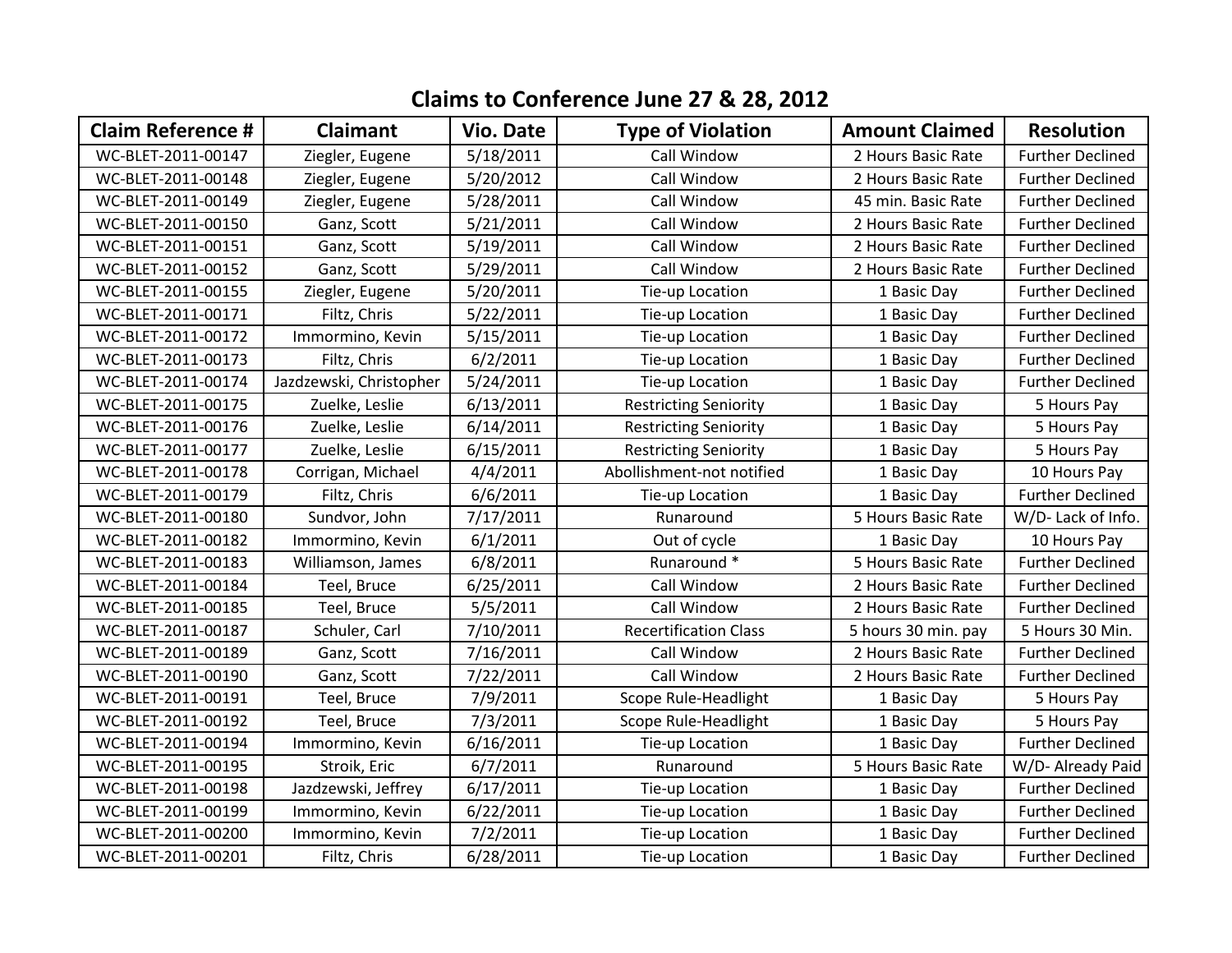| WC-BLET-2011-00202 | Filtz, Chris        | 7/4/2011  | Tie-up Location                      | 1 Basic Day           | <b>Further Declined</b> |
|--------------------|---------------------|-----------|--------------------------------------|-----------------------|-------------------------|
| WC-BLET-2011-00203 | Jazdzewski, Jeffrey | 7/3/2011  | Tie-up Location                      |                       | <b>Further Declined</b> |
| WC-BLET-2011-00204 | Immormino, Kevin    | 7/8/2011  | Tie-up Location                      | 1 Basic Day           | <b>Further Declined</b> |
| WC-BLET-2011-00205 | Immormino, Kevin    | 7/10/2011 | Call Window                          | 2 Hours Basic Rate    | <b>Further Declined</b> |
| WC-BLET-2011-00207 | Immormino, Kevin    | 7/12/2011 | Tie-up Location                      | 1 Basic Day           | <b>Further Declined</b> |
| WC-BLET-2011-00208 | Immormino, Kevin    | 7/12/2011 | Call Window                          | 2 Hours Basic Rate    | <b>Further Declined</b> |
| WC-BLET-2011-00209 | Lang, Douglas       | 6/15/2011 | Runaround                            | 5 Hours Basic Rate    | 5 Hours Pay             |
| WC-BLET-2011-00210 | Ziegler, Eugene     | 8/10/2011 | Call Window                          | 2 Hours Basic Rate    | <b>Further Declined</b> |
| WC-BLET-2011-00211 | Ganz, Scott         | 8/7/2011  | Call Window                          | 2 Hours Basic Rate    | <b>Further Declined</b> |
| WC-BLET-2011-00212 | Stubbe, Michael     | 7/31/2011 | Call Window                          | 2 Hours Basic Rate    | <b>Further Declined</b> |
| WC-BLET-2011-00213 | Ziegler, Eugene     | 7/18/2011 | Available-Not used                   | 1 Basic Day           | <b>Further Declined</b> |
| WC-BLET-2011-00214 | Ziegler, Eugene     | 7/18/2011 | Available-Not used                   | 1 Basic Day           | <b>Further Declined</b> |
| WC-BLET-2011-00215 | Jurgensmier, Steve  | 7/12/2011 | <b>Refresher Class</b>               | 1 Basic Day           | 10 Hours Pay            |
| WC-BLET-2011-00216 | Ziegler, Eugene     | 8/3/2011  | HOS/Designated reporting point       | 1 Basic Day           | 2 Hours Pay             |
| WC-BLET-2011-00217 | Ziegler, Eugene     | 8/19/2011 | HOS/Designated reporting point       | 1 Basic Day           | 2 Hours Pay             |
| WC-BLET-2011-00218 | Ziegler, Eugene     | 8/3/2011  | HOS/Designated reporting point       | 30 min. overtime rate | <b>Further Declined</b> |
| WC-BLET-2011-00219 | Williamson, James   | 8/18/2011 | HOS/Designated reporting point       | 30 min. overtime rate | <b>Further Declined</b> |
| WC-BLET-2011-00220 | Alexander, Jason    | 8/12/2011 | Adjust starting time more then 2 hrs | 1 Basic Day           | <b>Further Declined</b> |
| WC-BLET-2011-00221 | Schultz, David      | 8/25/2011 | Call Window                          | 2 Hours Basic Rate    | <b>Further Declined</b> |
| WC-BLET-2011-00222 | Schultz, David      | 8/27/2011 | Call Window                          | 2 Hours Basic Rate    | <b>Further Declined</b> |
| WC-BLET-2011-00223 | Schultz, David      | 7/10/2011 | Call Window                          | 2 Hours Basic Rate    | <b>Further Declined</b> |
| WC-BLET-2011-00224 | Schultz, David      | 7/24/2011 | Call Window                          | 2 Hours Basic Rate    | <b>Further Declined</b> |
| WC-BLET-2011-00225 | Schultz, David      | 6/30/2011 | Call Window                          | 2 Hours Basic Rate    | <b>Further Declined</b> |
| WC-BLET-2011-00226 | Schultz, David      | 7/2/2011  | Call Window                          | 2 Hours Basic Rate    | <b>Further Declined</b> |
| WC-BLET-2011-00227 | Schultz, David      | 6/22/2012 | Call Window                          | 2 Hours Basic Rate    | <b>Further Declined</b> |
| WC-BLET-2011-00228 | Dorin, Thomas       | 7/13/2011 | Call Window                          | 2 Hours Basic Rate    | <b>Further Declined</b> |
| WC-BLET-2011-00229 | Dorin, Thomas       | 7/12/2011 | Call Window                          | 2 Hours Basic Rate    | <b>Further Declined</b> |
| WC-BLET-2011-00230 | Dorin, Thomas       | 7/14/2011 | Regular Assignment                   | 1 Basic Day           | <b>Further Declined</b> |
| WC-BLET-2011-00231 | Dorin, Thomas       | 7/15/2011 | Regular Assignment                   | 1 Basic Day           | <b>Further Declined</b> |
| WC-BLET-2011-00232 | Alexander, Jason    | 8/29/2011 | Runaround                            | 5 Hours Basic Rate    | 5 Hours Pay             |
| WC-BLET-2011-00233 | Young, Dennis       | 6/12/2011 | Runaround                            | 5 Hours Basic Rate    | 5 Hours Pay             |
| WC-BLET-2011-00234 | Woyak, John         | 6/1/2011  | Runaround                            | 5 Hours Basic Rate    | W/D                     |
| WC-BLET-2011-00235 | Filtz, Chris        | 6/7/2011  | Tie-up Location                      | 1 Basic Day           | <b>Further Declined</b> |
| WC-BLET-2011-00240 |                     |           | Runaround*                           | 1 Basic Day           | W/D                     |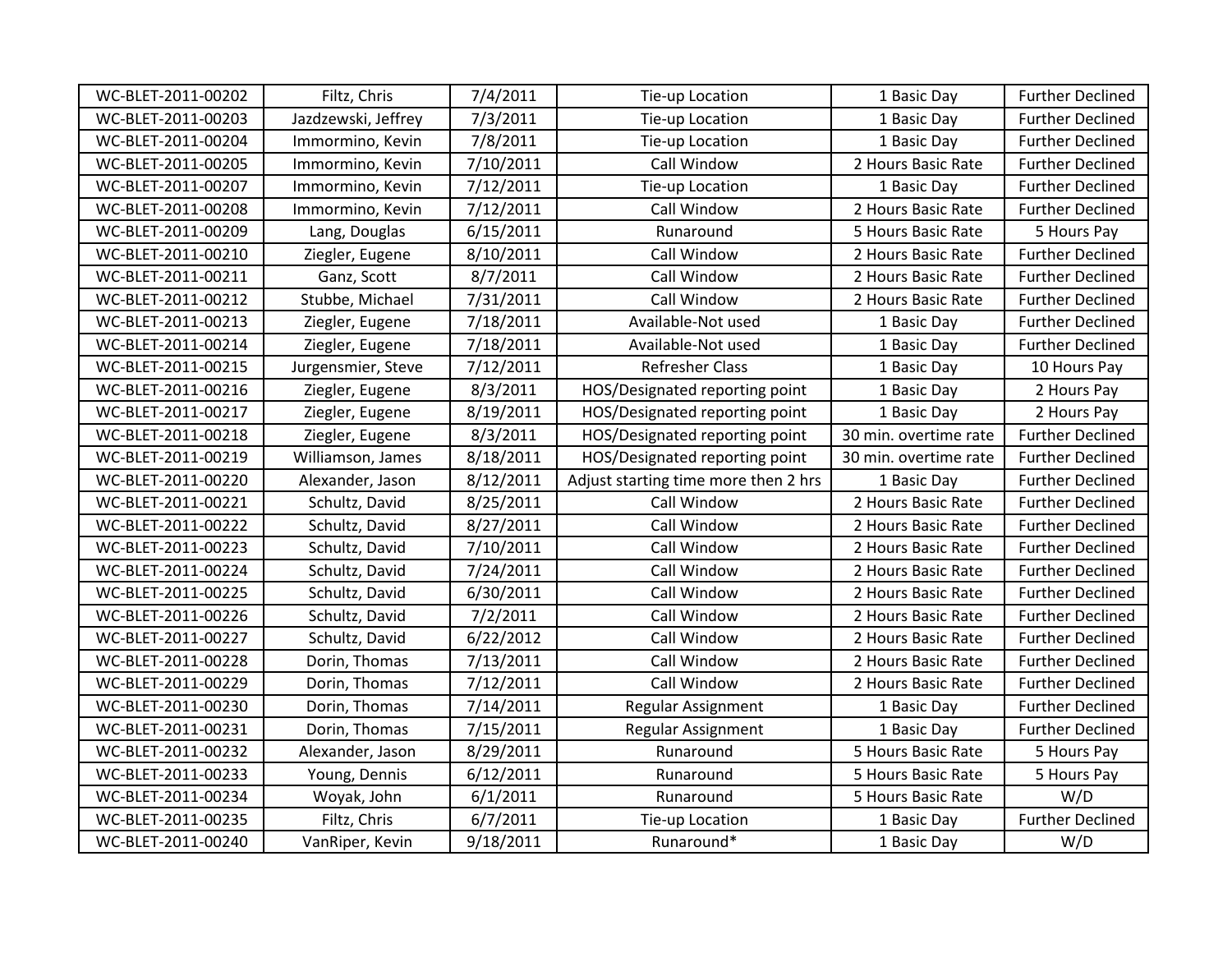| WC-BLET-2011-00241 | Teel, Bruce             | 8/22/2011 | Call Window                  | 1 Hour 30 min pay     | <b>Further Declined</b> |
|--------------------|-------------------------|-----------|------------------------------|-----------------------|-------------------------|
| WC-BLET-2011-00242 | Teel, Bruce             | 7/21/2011 | Call Window                  | 2 Hours Basic Rate    | <b>Further Declined</b> |
| WC-BLET-2011-00243 | Teel, Bruce             | 7/19/2011 | Call Window                  | 45 min. Basic Rate    | <b>Further Declined</b> |
| WC-BLET-2011-00244 | Teel, Bruce             | 7/11/2011 | Call Window                  | 1 Hour pay rate       | <b>Further Declined</b> |
| WC-BLET-2011-00245 | Teel, Bruce             | 8/6/2011  | Call Window                  | 2 Hours Basic Rate    | <b>Further Declined</b> |
| WC-BLET-2011-00246 | Teel, Bruce             | 9/5/2011  | Scope Rule-Headlight         | 1 Basic Day           | 4 Hours Pay             |
| WC-BLET-2011-00247 | Oaks, Michael           | 9/10/2011 | Runaround                    | 5 Hours Basic Rate    | <b>Further Declined</b> |
| WC-BLET-2011-00248 | Schuler, Carl           | 9/2/2011  | Runaround*                   | 1 Basic Day           | <b>Further Declined</b> |
| WC-BLET-2011-00249 | Teel, Bruce             | 7/30/2011 | <b>HOS</b>                   | 30 min. overtime rate | 2 Hours Pay             |
| WC-BLET-2011-00250 | Teel, Bruce             | 8/5/2011  | <b>HOS</b>                   | 30 min. overtime rate | 2 Hours Pay             |
| WC-BLET-2011-00251 | Teel, Bruce             | 8/21/2011 | <b>HOS</b>                   | 30 min. overtime rate | 2 Hours Pay             |
| WC-BLET-2011-00252 | Ziegler, Eugene         | 8/23/2011 | 2 Hour Call                  | 1 Basic Day           | 2 Hours Pay             |
| WC-BLET-2011-00253 | Teel, Bruce             | 8/15/2011 | Held away from home          | 11 Hours Basic Rate   | <b>Further Declined</b> |
| WC-BLET-2011-00254 | Teel, Bruce             | 9/14/2011 | Multiple tie-up              | 1 Basic Day           | <b>Further Declined</b> |
| WC-BLET-2011-00255 | Teel, Bruce             | 7/30/2011 | <b>HOS</b>                   | 30 min. overtime rate | <b>Further Declined</b> |
| WC-BLET-2011-00256 | Teel, Bruce             | 8/21/2011 | <b>HOS</b>                   | 30 min. overtime rate | <b>Further Declined</b> |
| WC-BLET-2011-00257 | Ziegler, Eugene         | 8/23/2011 | <b>HOS</b>                   | 30 min. overtime rate | <b>Further Declined</b> |
| WC-BLET-2011-00258 | Fisher, William         | 9/1/2011  | <b>HOS</b>                   | 30 min. overtime rate | <b>Further Declined</b> |
| WC-BLET-2011-00259 | Schneider, Quin         | 8/15/2011 | <b>Restricting Seniority</b> | 8 days Pay            | 10 Hours Pay            |
| WC-BLET-2011-00260 | Boehlke, Jonathan       | 7/30/2011 | Call Window                  | 2 Hours Basic Rate    | <b>Further Declined</b> |
| WC-BLET-2011-00261 | Jazdzewski, Jeffrey     | 7/31/2011 | Tie-up Location              | 1 Basic Day           | <b>Further Declined</b> |
| WC-BLET-2011-00262 | Immormino, Kevin        | 8/3/2011  | Tie-up Location              | 1 Basic Day           | <b>Further Declined</b> |
| WC-BLET-2011-00263 | Immormino, Kevin        | 8/4/2011  | Tie-up Location              | 1 Basic Day           | <b>Further Declined</b> |
| WC-BLET-2011-00264 | Filtz, Chris            | 8/5/2011  | Tie-up Location              | 1 Basic Day           | <b>Further Declined</b> |
| WC-BLET-2011-00265 | Filtz, Chris            | 8/7/2011  | Tie-up Location              | 1 Basic Day           | <b>Further Declined</b> |
| WC-BLET-2011-00266 | Jazdzewski, Jeffrey     | 8/17/2011 | Tie-up Location              | 1 Basic Day           | <b>Further Declined</b> |
| WC-BLET-2011-00267 | Jazdzewski, Christopher | 8/20/2011 | Tie-up Location              | 1 Basic Day           | <b>Further Declined</b> |
| WC-BLET-2011-00268 | Jazdzewski, Jeffrey     | 8/24/2011 | Tie-up Location              | 1 Basic Day           | <b>Further Declined</b> |
| WC-BLET-2011-00269 | Laramee, Jason          | 8/28/2011 | Call Window                  | 2 Hours Basic Rate    | <b>Further Declined</b> |
| WC-BLET-2011-00270 | Jazdzewski, Jeffrey     | 9/11/2011 | Tie-up Location              | 1 Basic Day           | <b>Further Declined</b> |
| WC-BLET-2011-00271 | Immormino, Kevin        | 9/12/2011 | Tie-up Location              | 1 Basic Day           | <b>Further Declined</b> |
| WC-BLET-2011-00272 | Immormino, Kevin        | 9/6/2011  | Tie-up Location              | 1 Basic Day           | <b>Further Declined</b> |
| WC-BLET-2011-00273 | Filtz, Chris            | 9/10/2011 | Tie-up Location              | 1 Basic Day           | <b>Further Declined</b> |
| WC-BLET-2011-00274 | Filtz, Chris            | 9/6/2011  | Tie-up Location              | 1 Basic Day           | <b>Further Declined</b> |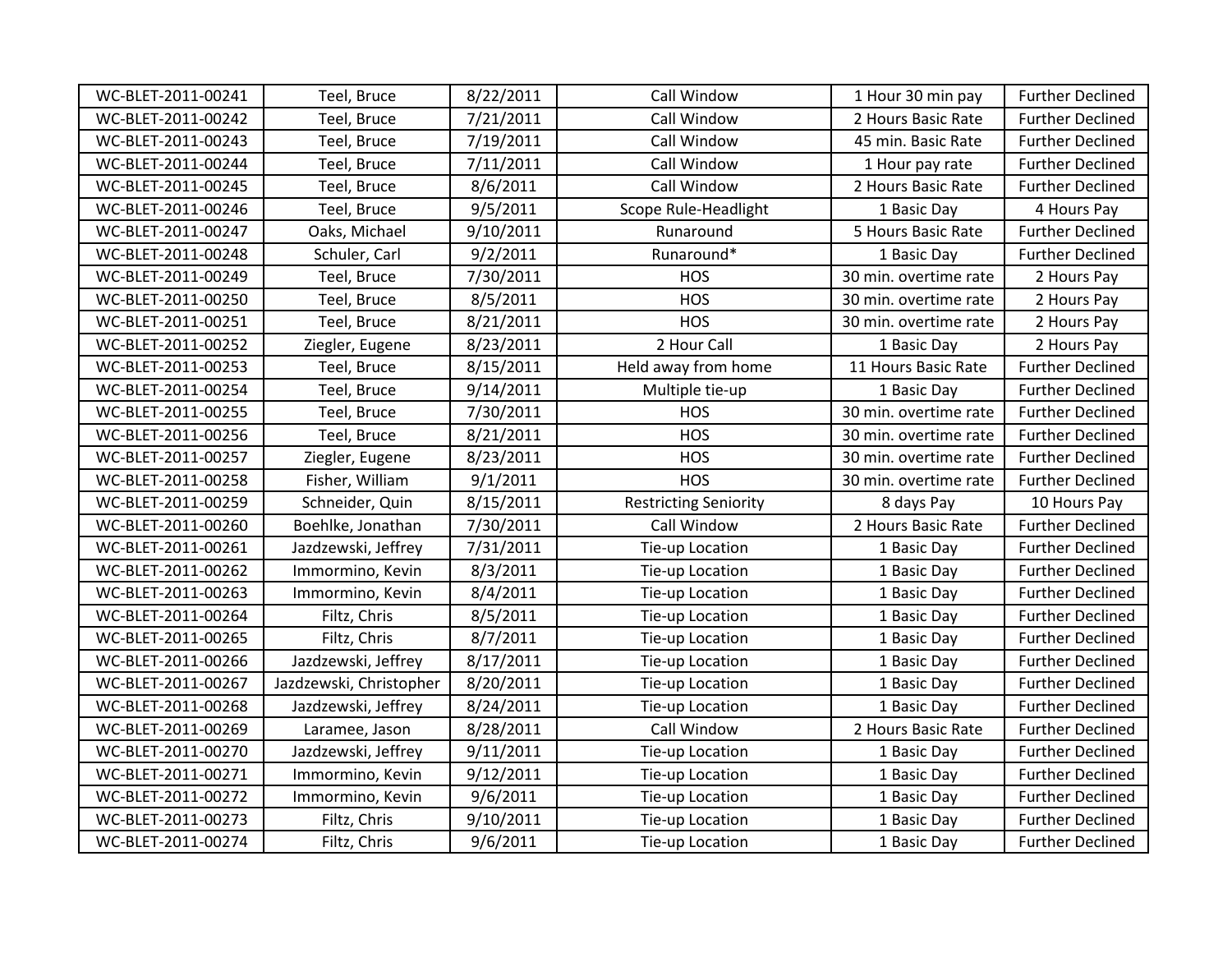| WC-BLET-2011-00275 | Burmeister, John        | 10/1/2011  | Runaround            | 5 Hours Pay          | 5 Hours Pay             |
|--------------------|-------------------------|------------|----------------------|----------------------|-------------------------|
| WC-BLET-2011-00276 | Ziegler, Eugene         | 10/11/2011 | Call Window          | 2 Hours Basic Rate   | <b>Further Declined</b> |
| WC-BLET-2011-00277 | Ziegler, Eugene         | 10/5/2011  | Call Window          | 2 Hours Basic Rate   | <b>Further Declined</b> |
| WC-BLET-2011-00278 | Ziegler, Eugene         | 9/19/2011  | Call Window          | 2 Hours Basic Rate   | <b>Further Declined</b> |
| WC-BLET-2011-00279 | Ziegler, Eugene         | 9/27/2011  | Call Window          | 25 Minutes Basic Pay | <b>Further Declined</b> |
| WC-BLET-2011-00280 | Teel, Bruce             | 9/21/2011  | Call Window          | 2 Hours Basic Rate   | <b>Further Declined</b> |
| WC-BLET-2011-00281 | Ganz, Scott             | 9/24/2011  | Call Window          | 2 Hours Basic Rate   | <b>Further Declined</b> |
| WC-BLET-2011-00285 | Provo, Richard          | 10/2/2011  | HOS                  | 40 min overtime Rate | <b>Further Declined</b> |
| WC-BLET-2011-00286 | Blatz, Wayne            | 10/18/2011 | <b>HOS</b>           | 40 min overtime Rate | <b>Further Declined</b> |
| WC-BLET-2011-00287 | Schuler, Carl           | 9/23/2011  | Held away from home  | 15 hours 15 min pay  | <b>Further Declined</b> |
| WC-BLET-2011-00289 | Jurgensmier, Steve      | 10/17/2011 | Physical examination | 1 Basic Day          | 10 Hours Pay            |
| WC-BLET-2011-00291 | Schneider, Quin         | 10/24/2011 | Assignment choice    | 1 Basic Day          | <b>Further Declined</b> |
| WC-BLET-2011-00292 | Jazdzewski, Jeffrey     | 9/18/2011  | Tie-up Location      | 1 Basic Day          | <b>Further Declined</b> |
| WC-BLET-2011-00293 | Filtz, Chris            | 9/18/2011  | Tie-up Location      | 1 Basic Day          | <b>Further Declined</b> |
| WC-BLET-2011-00294 | Laramee, Jason          | 9/13/2011  | Call Window          | 2 Hours Basic Rate   | <b>Further Declined</b> |
| WC-BLET-2011-00295 | Filtz, Chris            | 9/24/2011  | Tie-up Location      | 1 Basic Day          | <b>Further Declined</b> |
| WC-BLET-2011-00296 | Jazdzewski, Jeffrey     | 9/27/2011  | Tie-up Location      | 1 Basic Day          | <b>Further Declined</b> |
| WC-BLET-2011-00297 | Filtz, Chris            | 10/2/2011  | Tie-up Location      | 1 Basic Day          | <b>Further Declined</b> |
| WC-BLET-2011-00298 | Jazdzewski, Christopher | 10/2/2011  | Tie-up Location      | 1 Basic Day          | <b>Further Declined</b> |
| WC-BLET-2011-00299 | Filtz, Chris            | 10/8/2011  | Tie-up Location      | 1 Basic Day          | <b>Further Declined</b> |
| WC-BLET-2011-00302 | Alexander, Jason        | 10/26/2011 | Runaround            | 5 Hours Pay          | 5 Hours Pay             |
| WC-BLET-2011-00303 | Alexander, Jason        | 11/2/2011  | Runaround            | 5 Hours Pay          | 5 Hours Pay             |
| WC-BLET-2011-00304 | Reinke, Scott           | 11/6/2011  | Call Window          | 2 Hours Basic Rate   | <b>Further Declined</b> |
| WC-BLET-2011-00305 | Schultz, David          | 10/4/2011  | Call Window          | 2 Hours Basic Rate   | <b>Further Declined</b> |
| WC-BLET-2011-00306 | Schultz, David          | 9/10/2011  | Call Window          | 2 Hours Basic Rate   | <b>Further Declined</b> |
| WC-BLET-2011-00307 | Reinke, Scott           | 9/25/2011  | Call Window          | 2 Hours Basic Rate   | <b>Further Declined</b> |
| WC-BLET-2011-00308 | Reinke, Scott           | 9/25/2011  | Call Window          | 2 Hours Basic Rate   | <b>Further Declined</b> |
| WC-BLET-2011-00309 | Schultz, David          | 10/12/2011 | Call Window          | 2 Hours Basic Rate   | <b>Further Declined</b> |
| WC-BLET-2011-00310 | Alexander, Jason        | 10/28/2011 | Runaround            | 5 Hours Basic Rate   | 5 Hours Pay             |
| WC-BLET-2011-00311 | Alexander, Jason        | 11/4/2011  | Runaround            | 5 Hours Basic Rate   | 5 Hours Pay             |
| WC-BLET-2011-00315 | Beecher, William        | 10/29/2011 | Runaround            | 5 Hours Basic Rate   | <b>Further Declined</b> |
| WC-BLET-2011-00316 | Beecher, William        | 10/29/2011 | Runaround            | 5 Hours Basic Rate   | <b>Further Declined</b> |
| WC-BLET-2011-00317 | Ziegler, Eugene         | 10/21/2011 | Call Window          | 10 min. pay          | <b>Further Declined</b> |
| WC-BLET-2011-00318 | Ziegler, Eugene         | 11/6/2011  | Call Window          | 2 Hours Basic Rate   | <b>Further Declined</b> |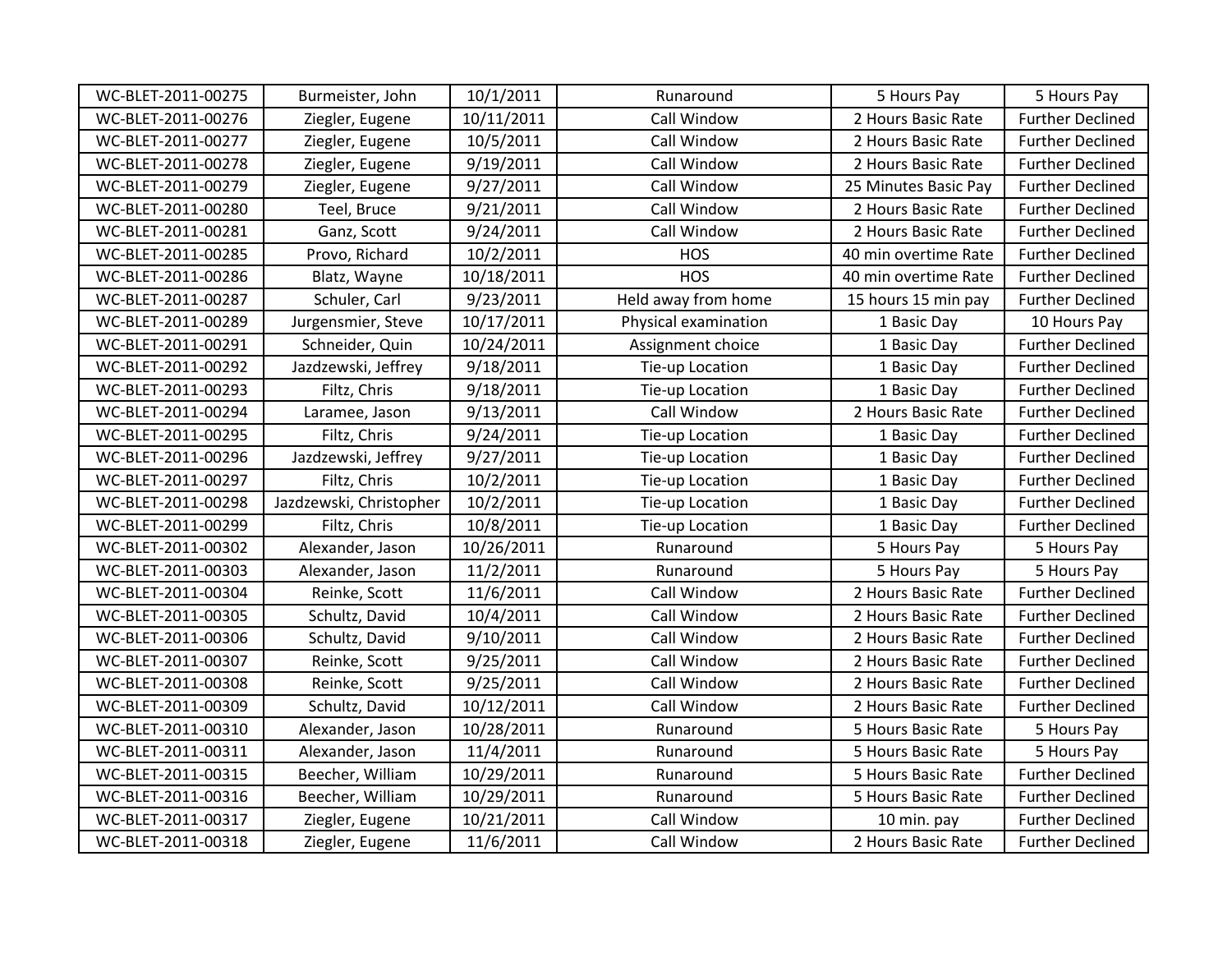| WC-BLET-2011-00319 | Widener, George         | 10/15/2011 | Runaround*            | 1 Basic Day           | <b>Further Declined</b> |
|--------------------|-------------------------|------------|-----------------------|-----------------------|-------------------------|
| WC-BLET-2011-00320 | Schneider, Michael      | 10/25/2011 | Call Window           | 2 Hours Basic Rate    | <b>Further Declined</b> |
| WC-BLET-2011-00321 | Schneider, Michael      | 11/2/2011  | Call Window           | 2 Hours Basic Rate    | <b>Further Declined</b> |
| WC-BLET-2011-00322 | Koch, Scott             | 11/1/2011  | Runaround             | 5 Hours Basic Rate    | <b>Further Declined</b> |
| WC-BLET-2011-00323 | Jazdzewski, Jeffrey     | 10/12/2011 | Tie-up Location       | 1 Basic Day           | <b>Further Declined</b> |
| WC-BLET-2011-00324 | Jazdzewski, Jeffrey     | 10/23/2011 | Tie-up Location       | 1 Basic Day           | <b>Further Declined</b> |
| WC-BLET-2011-00325 | Jazdzewski, Jeffrey     | 11/8/2011  | Tie-up Location       | 1 Basic Day           | <b>Further Declined</b> |
| WC-BLET-2011-00326 | Stroik, Eric            | 9/18/2011  | Runaround             | 5 Hours Basic Rate    | 5 Hours Pay             |
| WC-BLET-2011-00327 | Woyak, John             | 9/23/2011  | Called/Not Used       | 1 Basic Day           | 5 Hours Pay             |
| WC-BLET-2011-00328 | Winston, Hubert         | 11/15/2011 | Runaround             | 5 Hours Basic Rate    | 5 Hours Pay             |
| WC-BLET-2011-00329 | Reinke, Scott           | 11/20/2011 | Call Window           | 2 Hours Basic Rate    | <b>Further Declined</b> |
| WC-BLET-2011-00332 | Jazdzewski, Christopher | 11/8/2011  | Tie-up Location       | 1 Basic Day           | <b>Further Declined</b> |
| WC-BLET-2011-00334 | VanderPloeg, James      | 11/21/2011 | Release from physical | 1 Basic Day           | W/D                     |
| WC-BLET-2011-00335 | VanderPloeg, James      | 11/29/2011 | Release from physical | 1 Basic Day           | W/D                     |
| WC-BLET-2011-00336 | VanderPloeg, James      | 11/30/2011 | Release from physical | 1 Basic Day           | 10 Hours Pay            |
| WC-BLET-2011-00337 | VanderPloeg, James      | 12/1/2011  | Release from physical | 1 Basic Day           | 10 Hours Pay            |
| WC-BLET-2011-00340 | Schubert, Joshua        | 11/15/2011 | Held away from home   | \$1349.01 pay         | <b>Further Declined</b> |
| WC-BLET-2011-00341 | Shober, Jason           | 11/20/2011 | Runaround*            | 1 Basic Day           | <b>Further Declined</b> |
| WC-BLET-2011-00342 | Schneider, Michael      | 11/6/2011  | Runaround*            | 1 Basic Day           | <b>Further Declined</b> |
| WC-BLET-2011-00343 | Gardner, Chris          | 11/17/2011 | <b>HOS</b>            | 35 min. overtime rate | <b>Further Declined</b> |
| WC-BLET-2011-00344 | Jazdzewski, Christopher | 11/10/2011 | Tie-up Location       | 1 Basic Day           | <b>Further Declined</b> |
| WC-BLET-2011-00345 | Filtz, Chris            | 11/27/2011 | Tie-up Location       | 1 Basic Day           | <b>Further Declined</b> |
| WC-BLET-2011-00346 | Filtz, Chris            | 12/5/2011  | Tie-up Location       | 1 Basic Day           | <b>Further Declined</b> |
| WC-BLET-2011-00347 | Filtz, Chris            | 12/7/2011  | Tie-up Location       | 1 Basic Day           | <b>Further Declined</b> |
| WC-BLET-2012-00001 | Konkol, Ronald          | 11/19/2011 | Regular Assignment    | 1 Basic Day           | 10 Hours Pay            |
| WC-BLET-2012-00002 | Filtz, Chris            | 12/21/2011 | Tie-up Location       | 1 Basic Day           | <b>Further Declined</b> |
| WC-BLET-2012-00003 | Filtz, Chris            | 12/29/2011 | Tie-up Location       | 1 Basic Day           | <b>Further Declined</b> |
| WC-BLET-2012-00004 | Filtz, Chris            | 12/31/2011 | Tie-up Location       | 1 Basic Day           | <b>Further Declined</b> |
| WC-BLET-2012-00005 | Laramee, Jason          | 11/21/2011 | Tie-up Location       | 1 Basic Day           | <b>Further Declined</b> |
| WC-BLET-2012-00015 | Ganz, Scott             | 12/15/2011 | Call Window           | 2 Hours Basic Rate    | <b>Further Declined</b> |
| WC-BLET-2012-00016 | Provo, Richard          | 12/1/2011  | Call Window           | 2 Hours Basic Rate    | <b>Further Declined</b> |
| WC-BLET-2012-00018 | Schneider, Quin         | 12/20/2011 | Runaround             | 5 Hours Basic Rate    | <b>Further Declined</b> |
| WC-BLET-2012-00019 | Elm, Jason              | 2/2/2012   | Runaround             | 5 Hours Basic Rate    | <b>Further Declined</b> |
| WC-BLET-2012-00020 | Jurgensmier, Steve      | 12/3/2011  | Scope Rule-Headlight  | 1 Basic Day           | <b>Further Declined</b> |